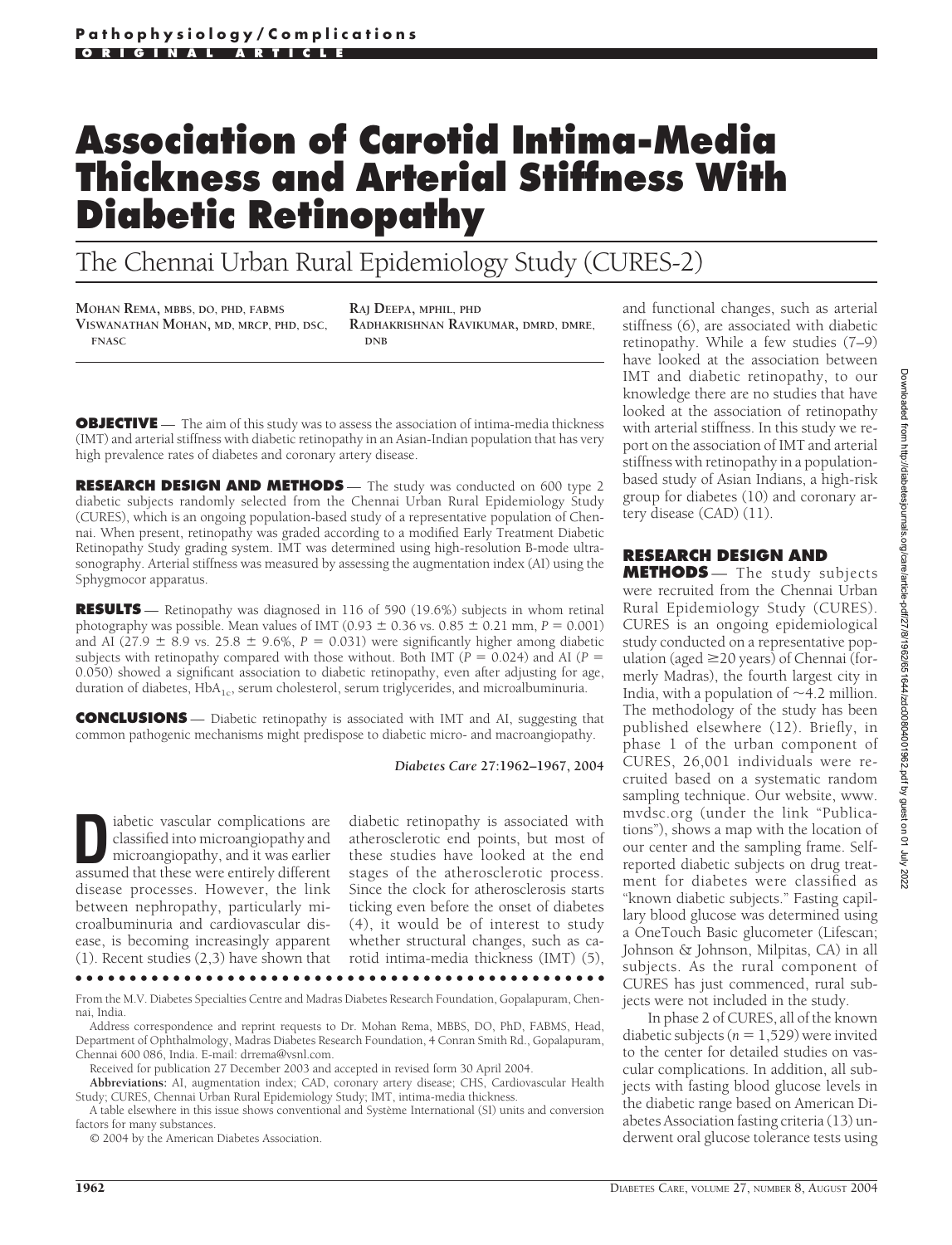a 75-g oral glucose load (dissolved in 250 ml of water). Subjects who had fasting plasma glucose levels  $\leq 6.1$  mmol/l (110) mg/dl) and 2-h plasma glucose values  $\langle 7.8 \text{ mmol/l} (140 \text{ mg/dl})$  were categorized as normal glucose tolerant. Those who were confirmed by oral glucose tolerance tests to have 2-h plasma glucose values  $\geq$ 11.1 mmol/l (200 mg/dl), based on World Health Organization consulting group criteria (14), were labeled as "newly detected diabetic subjects." Using computer-generated random numbers, we selected 450 known diabetic subjects and 150 "newly diagnosed diabetic subjects " for the present study.

The sample size was calculated based on the following statistical assumptions: the prevalence of retinopathy among diabetic subjects in this population in our earlier study was 19.0% (95% CI 12.5– 26.0) (15). Based on this, the ratio of retinopathic to nonretinopathic subjects was computed to be 1:4. To detect a mean IMT difference of 0.1 mm between subjects with and without retinopathy, with a type 1 error of 0.05, a type 2 error of 0.15, the SD for IMT in the population being 0.31 mm (16), and the ratio of case to control being 1:4, the required sample size was calculated to be 108 (PS, Power and Sample Size Calculations, version 2.1.30). Because the prevalence of diabetic retinopathy in the population is 19.0%, in order to obtain 108 subjects with diabetic retinopathy, we recruited 600 type 2 diabetic subjects for the study. Our earlier study has shown that retinopathy is present in 7.3% of newly detected diabetic subjects (17). The ratio of known to newly detected type 2 diabetes cases in India varies from 2:1 to 3:1 (18,19). Hence, known and newly detected diabetic subjects were recruited at a ratio of 3:1.

Anthropometric measurements including weight, height, and waist measurements were obtained using standardized techniques. BMI was calculated using the following formula: weight (in kilograms)/height (in meters squared). Blood pressure was recorded in the right arm, with the subject in the sitting position, to the nearest 2 mmHg with a mercury sphygmomanometer (Diamond Deluxe BP Apparatus; Industrial Electronic and Allied Products, Electronic Co-op Estate, Pune, India). Two readings were taken 5 min apart, and the mean of the two was taken as the blood pressure.

The monthly income of the family was computed as the combined income of husband and wife taken as a single unit. Family income was graded as 1  $(\leq 5,000$  rupees), 2  $(5,001-10,000)$ , and 3 ( $>$ 10,000) (1 USD =  $\sim$ 45 Indian rupees).

A fasting blood sample was taken for the estimation of plasma glucose and serum lipids. Biochemical assays were carried out using a Hitachi 912 Autoanalyzer (Roche Diagnostics, Mannheim, Germany) using kits supplied by Boehringer Mannheim (Mannheim, Germany).  $HbA_{1c}$  was estimated by the highpressure liquid chromatography method using the Variant machine (BioRad, Hercules, CA).

Urine samples were collected in the early morning after an overnight fast. Urine creatinine was measured using Jaffe's method. Urinary protein was measured on spot urine by the sulfosalicylic acid technique (20). Expected protein excretion was calculated, and overt proteinuria was defined as  $\geq 500$  mg/day (20). Urine microalbumin concentration was measured using commercially available immunoturbidimetric assay kits from Roche Diagnostics on a Hitachi 902 Autoanalyzer (Roche Diagnostics), as reported elsewhere (20). Microalbuminuria was diagnosed if the albumin-tocreatinine ratio exceeded 30 mg/g of creatinine (20). Subjects in whom the microalbumin level was above the upper limit of detection  $(>450 \text{ mg/l})$  were assigned a value of 450 mg/l.

For retinal examination, the pupils were dilated by instilling one drop each of phenylephrine 10% and tropicamide 1% in both eyes, and the drops were repeated until the best possible mydriasis was obtained. Four-field color retinal photography was carried out by a trained photographer with a Zeiss FF 450 plus camera using 35-mm color transparencies. The four fields taken were stereoscopic pictures of the macula, disc, superior temporal, and inferior temporal quadrants, and this has been validated by us earlier (17). If photography of a particular eye or any field was not possible due to inadequate dilatation, inability to cooperate, or opacities of the media, these were specified as missing eye or fields.

Grading of retinal photographs were done using an identification number and assessed in a masked manner to minimize any possible bias. The photographs were

graded for severity of retinopathy against standard photographs from the Early Treatment Diabetic Retinopathy Study grading system (21).

The minimum criterion for diagnosis of diabetic retinopathy was the presence of at least one definite microaneurysm in any field of the eye. Photographs were assessed and assigned a retinopathy level, and the final diagnosis for each patient was determined from the grading of the worse eye. Briefly, level 10 represents no retinopathy, levels 20–50 nonproliferative diabetic retinopathy, and level  $\geq 60$ proliferative diabetic retinopathy. Two independent graders graded the photographs. If there was disagreement between the graders, the photographs were graded by a third grader, and this was taken as the final diagnosis.

The early atherosclerotic markers studied were IMT and arterial stiffness. IMT of the carotid arteries was determined using a high-resolution B-mode ultrasonography system (Logic 400; GE, Milwaukee, WI) having an electric linear transducer midfrequency of 7.5 MHz. The images obtained were recorded and photographed. The scanning was done for an average of 20 min. The IMT was measured as the distance from the leading edge of the first echogenic line to the second echogenic line (5). Six well-defined arterial wall segments were measured in the right carotid system: the near wall and far wall of the proximal 10 mm of the internal carotid artery, the carotid bifurcation beginning at the tip of the flow divider and extending 10 mm below this point, and the arterial segment extending 10 mm below the bifurcation in the common carotid artery. Essential in defining these segments is the identification of a reliable longitudinal marker, which is the carotid flow divider as performed in SE-CURE (Study to Evaluate Carotid Ultrasound Changes in Patients Treated with Ramipril and Vitamin E) (22). This method was standardized at our center, and, to check quality, the video tapes were sent to Hamilton, Canada, the central laboratory for SECURE.

Arterial stiffness was measured using the Sphygmocor apparatus (Sphygmocor BPAS-1; PWV Medical, Sydney, Australia). A high-fidelity micromanometer (SPC-301; Millar Instruments, Houston, TX) was used to flatten but not occlude the right radial artery, using gentle pressure (23). The system software allowed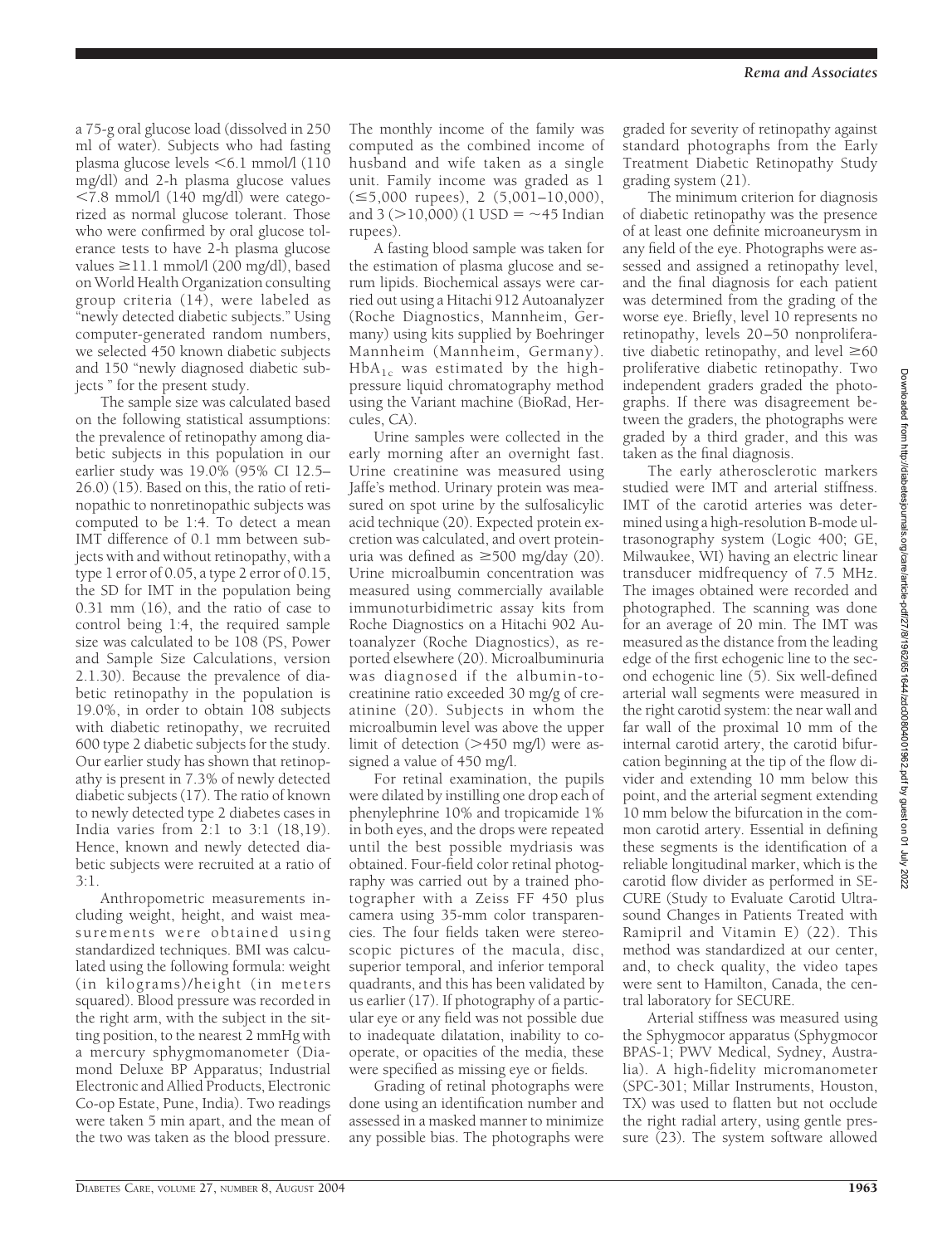online recording of the peripheral waveform, and the integral software was used to generate an averaged peripheral and corresponding central waveform that was used for the determination of the augmentation index (AI). The AI was defined as the difference between the first and second peaks of the central arterial waveform, expressed as a percentage of the pulse pressure (6).

The AI is a measure of the contribution that the wave reflection makes to the arterial pressure waveform. The amplitude and timing of the reflected wave ultimately depends on the stiffness of the small vessels and large arteries; thus, the AI provides a measure of systemic arterial stiffness (6). We have previously shown good correlation among the AI, endothelial dysfunction measured by flowmediated dilatation, and IMT (23).

Diabetes was diagnosed if the subjects were diagnosed by a physician based on blood tests or drug treatment for diabetes (insulin or oral hypoglycemic agents, for known diabetic subjects) or by a 2-h plasma glucose value  $\geq$ 11.1 mmol/l (for newly detected diabetic subjects) (14).

Hypertension was diagnosed in all subjects who were on antihypertensive medication or had systolic blood pressure  $\geq$ 140 mmHg or diastolic blood pressure  $\geq$ 90 mmHg.

CAD was diagnosed based on a past history of documented myocardial infarction and/or electrocardiographic changes suggestive of ST segment depression and/or Q-wave changes and/or T-wave changes using appropriate Minnesota codes (24). Drug treatment for CAD (aspirin or nitrates) was also diagnosed as CAD.

Individuals were classified as nonsmokers and current smokers (habitual smokers regardless of quantity smoked).

### Quality controls

The interobserver agreement for assessment of retinal photographs was determined in a subset of 50 patients. Unweighted  $\kappa$  for agreement was 0.96, indicating good agreement. The reproducibility of the IMT measurement was examined by conducting another scan 1 week later on 20 subjects by the same sonographer. The mean difference in IMT between the first and second measurements was 0.02, the SD was 0.06, and the mean difference ranged between  $-0.09$ and 0.09. To check for the reproducibility of the AI, two measurements were performed on 20 subjects on consecutive days by the same observer. The mean difference in AI between the first and second measurements was 1.35, the SD was 2.57, and the mean difference ranged between  $-4$  and 5.

### Statistical analysis

Statistical analysis was carried out with the SPSS package (version 4.0.1; Chicago, IL). Values are expressed as the means  $\pm$ SD. Student's *t* test or one-way ANOVA, as appropriate, was used to compare continuous variables, and the  $\chi^2$  test was used to compare proportions among groups. To determine the confounding effect of various risk factors on the association of IMT and AI with retinopathy, regression analysis was done using diabetic retinopathy as the dependent variable and either IMT or AI as an independent variable. Different models were constructed using multivariate regression analysis to determine the association of IMT and AI with retinopathy by adjusting for other risk variables. The risk variables used were the ones that had a significant association with diabetic retinopathy on univariate regression (i.e., age, fasting plasma glucose,  $HbA_{1c}$ , duration of diabetes, microalbuminuria, proteinuria, creatinine, serum cholesterol, serum triglycerides, and CAD) and also have been shown to have an association both with diabetic retinopathy and CAD. Waist circumference and BMI were excluded because there is no biologically plausible mechanism to associate these variables with diabetic retinopathy. In the multivariate analysis, in order to avoid colinearity, CAD (because cholesterol and triglyceride levels are strong contributory factors), fasting plasma glucose (which is strongly associated with  $HbA_{1c}$ , creatinine, and proteinuria (because microalbuminuria is early indicator for renal disease) were not included.

**RESULTS** — None of the 600 study subjects provided a history of ketoacidosis or had evidence of ketonuria; therefore, all presumably had type 2 diabetes.

Of the subjects recruited, in one subject photographs could not be taken in both eyes because of dense cataracts. In two subjects, the photographs could not be taken in one eye because of bullous keratopathy and pthysical eye, respectively. Of the remaining 597 subjects, in

590 subjects (98.5%) photographs of both eyes could be graded. In 473 (80.2%), the quality of photographs was excellent, and in 117 (19.8%), the quality was good to satisfactory. In 25 (4.2%) patients, the photographs of some fields in one eye could not be graded due to various reasons (e.g., cataract).

The overall prevalence of diabetic retinopathy in the study population was 116 of 590 (19.6%). One-hundred ten subjects had nonproliferative diabetic retinopathy, and 6 had proliferative diabetic retinopathy. There was no difference in the prevalence of diabetic retinopathy between income grades (grade 1, 23.4%; grade 2, 15.3%; and grade 3, 20.3%; *P* - 0.218). Thirty-six subjects were related to each other (first degree) and were coded as relatives. The prevalence of retinopathy was not significantly different among relatives (16.7%) compared with nonrelatives (19.9%). There were no sibpairs among the retinopathic subjects.

Table 1 summarizes the baseline characteristics of the diabetic subjects with and without diabetic retinopathy. Mean values of IMT  $(P = 0.001)$  and AI  $(P = 0.031)$  were significantly higher among diabetic subjects with diabetic retinopathy compared with subjects without diabetic retinopathy (Table 1).

The effect of various risk factors on the association of IMT and AI with retinopathy was assessed using regression analysis (Table 2). IMT showed a strong association with retinopathy even after adjusting for age  $(P = 0.032)$ , duration of diabetes ( $P = 0.028$ ), fasting plasma glu- $\csc(P = 0.006)$ , HbA<sub>1c</sub> (*P* = 0.006),  $serum$  cholesterol ( $P = 0.009$ ), serum triglycerides  $(P = 0.003)$ , microalbuminuria ( $P = 0.008$ ), proteinuria ( $P =$ 0.007), creatinine  $(P = 0.015)$ , and CAD  $(P = 0.009)$ . Similarly, the AI showed a strong association with retinopathy even after adjusting individually for all of the above parameters (fasting plasma glucose,  $P = 0.021$ ; HbA<sub>1c</sub>,  $P = 0.037$ ; serum cholesterol,  $P = 0.024$ ; serum triglycerides,  $P = 0.018$ ; microalbuminuria,  $P = 0.019$ ; proteinuria,  $P = 0.027$ ; and creatinine,  $P = 0.039$  except age, duration of diabetes, and CAD

Table 3 presents the results of the logistic regression analysis using diabetic retinopathy as the dependent variable. IMT  $(P = 0.024)$  and AI  $(P = 0.050)$ showed a significant association with diabetic retinopathy, even after adjust-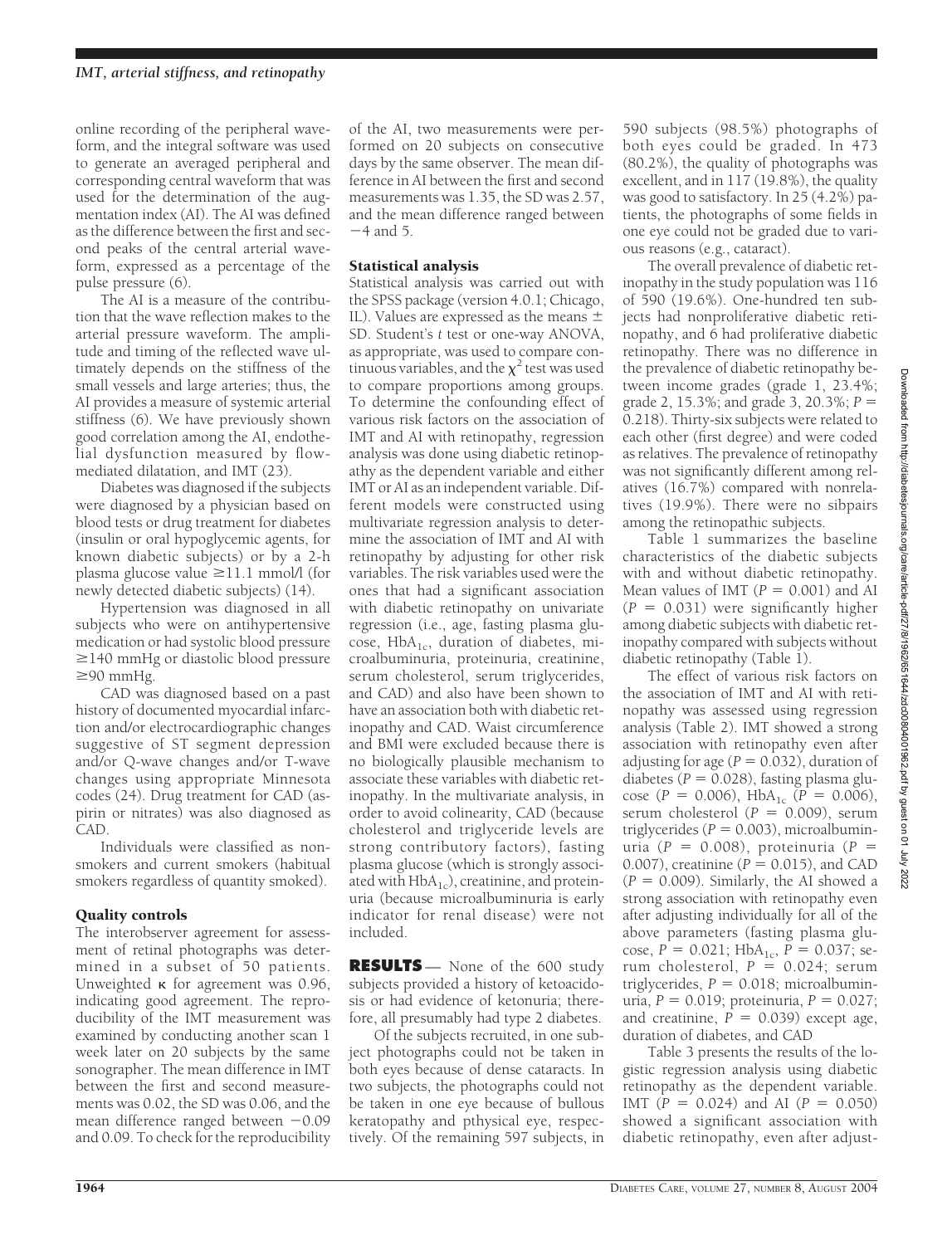## **Table 1—***Clinical features of the study groups with and without retinopathy*

|                                  | Without         | With              |                  |
|----------------------------------|-----------------|-------------------|------------------|
| Variables                        | retinopathy     | retinopathy       | $\boldsymbol{P}$ |
| n                                | 474             | 116               |                  |
| Age (years)                      | $52 \pm 11$     | $54 \pm 11$       | 0.016            |
| Men                              | 199 (42)        | 58 (50)           | 0.321            |
| Duration of diabetes (years)     | 3±4             | $7 \pm 6$         | < 0.001          |
| BMI $(kg/m2)$                    | $25.5 \pm 4.3$  | $23.1 \pm 3.7$    | < 0.001          |
| Waist circumference (cm)         | $91 \pm 10$     | $87 \pm 10$       | < 0.001          |
| Systolic blood pressure (mmHg)   | $128 \pm 18$    | $131 \pm 22$      | 0.139            |
| Diastolic blood pressure (mmHg)  | $78 \pm 10$     | $76 \pm 11$       | 0.082            |
| Fasting plasma glucose (mmol/l)  | $8.6 \pm 3.7$   | $11.0 \pm 4.5$    | < 0.001          |
| $HbA_{1c}$ (%)                   | $8.5 \pm 2.0$   | $10.0 \pm 2.2$    | < 0.001          |
| Serum cholesterol (mmol/l)       | $5.22 \pm 1.04$ | $5.56 \pm 1.41$   | 0.004            |
| HDL cholesterol (mmol/l)         | $1.14 \pm 0.27$ | $1.18 \pm 0.26$   | 0.205            |
| LDL cholesterol (mmol/l)         | $3.21 \pm 0.97$ | $3.35 \pm 1.18$   | 0.187            |
| Serum triglycerides (mmol/l)     | $1.90 \pm 1.41$ | $2.26 \pm 1.67$   | 0.019            |
| Serum creatinine (µmol/l)        | $79.1 \pm 15.4$ | $83.1 \pm 17.6$   | 0.014            |
| Proteinuria                      | 24(5.1)         | 20(17.2)          | < 0.001          |
| Microalbuminuria                 | 120(25.3)       | 60(51.7)          | < 0.001          |
| Smokers                          | 43(9.1)         | 8(6.9)            | 0.455            |
| Hypertension                     | 150 (31.6)      | 42(36.2)          | 0.347            |
| CAD                              | 60 (12.7)       | 25(21.6)          | 0.014            |
| Treatment for diabetes           |                 |                   |                  |
| Newly detected diabetic subjects | 141 (29.7)      | 7(6.0)            |                  |
| Known diabetic subjects          |                 |                   |                  |
| Diet                             | 25(5.3)         | 1(0.9)            |                  |
| Oral drugs                       | 282 (59.5)      | 76(65.5)          | < 0.001          |
| Insulin                          | 7(1.5)          | 10(8.6)           |                  |
| Oral drugs + insulin             | 19(4.0)         | 22(19.0)          |                  |
| $IMT$ (mm)                       |                 |                   |                  |
| Overall                          | $0.85 \pm 0.21$ | $0.93 \pm 0.36$   | 0.001            |
| Mild to moderate NPDR            |                 | $0.93 \pm 0.44*$  |                  |
| Severe NPDR                      |                 | $0.95 \pm 0.20$ † |                  |
| <b>PDR</b>                       |                 | $0.86 \pm 0.20$   |                  |
| AI $(\%)$                        |                 |                   |                  |
| Overall                          | $25.8 \pm 9.6$  | $27.9 \pm 8.9$    | 0.031            |
| Mild to moderate NPDR            |                 | $27.6 \pm 9.4$    |                  |
| Severe NPDR                      |                 | $28.4 \pm 8.3$    |                  |
| <b>PDR</b>                       |                 | $27.8 \pm 8.9$    |                  |

Data are means  $\pm$  SD or *n* (%). \**P* = 0.001, compared with subjects with no diabetic retinopathy;  $\uparrow$  *P* = 0.038, compared with subjects with no diabetic retinopathy. NPDR, nonproliferative diabetic retinopathy; PDR, proliferative diabetic retinopathy.

ing for age, duration of diabetes,  $HbA_{1c}$ , microalbuminuria, cholesterol, and triglycerides.

**CONCLUSIONS** — India currently has the largest number of diabetic patients in the world (10), and these numbers are still rising. This rapid increase is attributed to the epidemiological transition occurring in India (25). Transition in care factors such as screening and awareness also accompanies the epidemiological transition due to affluence and improved education, resulting in an increased num-

ber of detected cases. However, escalation in the prevalence of type 2 diabetes and improved survival result in increased atherosclerotic and microvascular complications.

Type 2 diabetes exposes the vasculature to the onslaught of several factors, namely hyperglycemia, hypertension, dyslipidemia, hemostatic changes, and inflammation (26). The association of the above factors with macrovascular disease (26) and with diabetic retinopathy (27,28) is well known. However, the association of diabetic retinopathy with

early atherosclerotic markers has not been adequately explored, particularly in a non-European population. CURES gave us an opportunity to look at the association of diabetic retinopathy with early atherosclerotic markers in an epidemiological setting in Asian Indians, a population with a high prevalence of diabetes (10) and premature CAD (11).

Our finding that IMT showed a strong association with diabetic retinopathy is consistent with the findings of the Atherosclerosis Risk in Communities (ARIC) study (8) and a case-control study (9). However, the Cardiovascular Health Study (CHS) (7) did not show a relationship between early atherosclerosis and diabetic retinopathy. The discrepancy is likely explained by the differences in the ages of the populations studied (ARIC study: 51–72 years of age, CHS: 69–102 years of age). However, in the CHS study, those with clinically evident CAD showed a strong association with diabetic retinopathy. Furthermore, in the latter study, although the prevalence of diabetic retinopathy increased with an increase in IMT up to 1.78 mm, this did not reach statistical significance, probably due to the small number of subjects with diabetic retinopathy  $(n = 80)$ . An earlier study (29) on young type 1 diabetic patients reported that carotid atherosclerosis was associated with diabetic retinopathy. The present study of type 2 diabetic subjects showed that carotid IMT had a strong association with diabetic retinopathy even after adjusting for age, duration of diabetes, and  $HbA_{1c}$ .

Arterial stiffness, measured as AI using pulse-wave analysis, has been shown (30) to have good correlation with cardiovascular end points. Our study showed that the mean AI was higher in subjects with diabetic retinopathy compared with the group without retinopathy. This is the first study to demonstrate an association of diabetic retinopathy with functional change in arteries as measured by arterial stiffness.

The association between microalbuminuria and cardiovascular mortality is well known (1), and an association of microalbuminuria with IMT has also been demonstrated (31). Hence one could argue that the relation between diabetic retinopathy and atherosclerosis noted in this study could probably be due to the associated nephropathy. However, the association of both IMT and arterial stiffness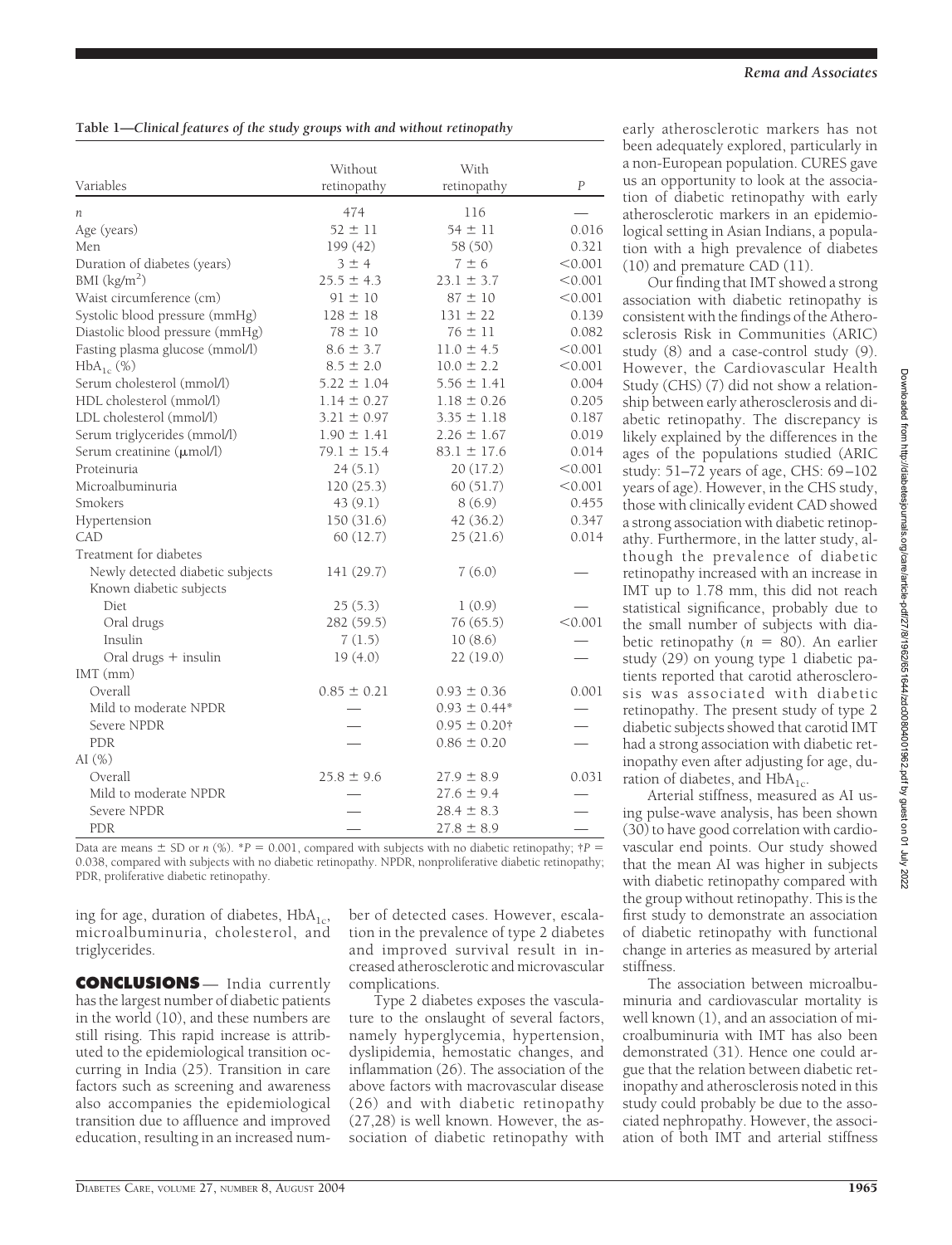| Variable               | Diabetic retinopathy and IMT |       | Diabetic retinopathy and AI |       |  |
|------------------------|------------------------------|-------|-----------------------------|-------|--|
|                        | Odds ratio (95% CI)          | P     | Odds ratio (95% CI)         | P     |  |
| Age                    | $2.659(1.087 - 6.50)$        | 0.032 | $1.019(0.996 - 1.042)$      | 0.105 |  |
| Sex                    | 3.390 (1.435-8.006)          | 0.005 | $1.030(1.007 - 1.054)$      | 0.010 |  |
| BMI                    | $2.851(1.209 - 6.725)$       | 0.017 | $1.016(0.994 - 1.039)$      | 0.160 |  |
| Waist circumference    | 3.308 (1.412-7.746)          | 0.006 | $1.018(0.998 - 1.041)$      | 0.116 |  |
| Duration of diabetes   | 2.383 (1.099-5.169)          | 0.028 | $1.019(0.995 - 1.044)$      | 0.121 |  |
| Fasting plasma glucose | $3.461(1.421 - 8.432)$       | 0.006 | $1.028(1.004 - 1.052)$      | 0.021 |  |
| $HbA_{1c}$             | 3.463 (1.419-8.449)          | 0.006 | $1.025(1.001 - 1.049)$      | 0.037 |  |
| Serum cholesterol      | 3.159 (1.336-7.470)          | 0.009 | $1.026(1.003 - 1.049)$      | 0.024 |  |
| Serum triglycerides    | $3.642(1.536 - 8.636)$       | 0.003 | $1.027(1.005 - 1.050)$      | 0.018 |  |
| Microalbuminuria       | $3.17(1.35 - 7.4)$           | 0.008 | $1.03(1.004 - 1.057)$       | 0.019 |  |
| Proteinuria            | 3.207 (1.368-7.520)          | 0.007 | $1.026(1.003 - 1.043)$      | 0.027 |  |
| Creatinine             | 2.928 (1.228-6.980)          | 0.015 | $1.024(1.001 - 1.046)$      | 0.039 |  |
| CAD                    | 3.031 (1.312-7.001)          | 0.009 | $1.021(0.999 - 1.044)$      | 0.066 |  |

| Table 2—Association of IMT and AI with diabetic retinopathy after individually adjusting for different risk variables |  |  |
|-----------------------------------------------------------------------------------------------------------------------|--|--|
|-----------------------------------------------------------------------------------------------------------------------|--|--|

Logistic regression analysis was done using diabetic retinopathy as the dependent variable and either IMT or AI as the independent variable. The odds ratios were determined after individually adjusting for the variables shown in the first column.

with diabetic retinopathy persisted even after adjusting for microalbuminuria (and proteinuria), suggesting that retinopathy per se is associated with early atherosclerosis. Several of the risk factors for macrovascular disease, such as hyperglycemia, hypertension, dyslipidemia, hemostatic changes, and inflammation, have also been shown (27,28) to be associated with retinopathy.

Because this is a cross-sectional study, the association between diabetic retinopathy and early atherosclerosis cannot be taken as a cause-and-effect relationship. Furthermore, as the study is based on  $600$  randomly selected diabetic subjects, extrapolating these results to the general population should be done with caution. However, the selection process has ensured that the study subjects are representative of the population. Moreover, the prevalence of diabetic retinopathy obtained in this study is similar to that observed in our earlier population-based study (15). Finally, the techniques used for determining diabetic retinopathy (15,17), IMT (16,22,23), and AI (6,16,23) are robust and have been validated previously.

In summary, our data show that there

is an association between early atherosclerosis and diabetic retinopathy in this urban south Indian population, suggesting that common pathogenic factors might contribute to the development of both micro- and macroangiopathy.

**Acknowledgments**— We are grateful to the Chennai Willingdon Corporate Foundation, Chennai, for financial support.

We thank G. Prem Kumar, D. Anitha, and the epidemiological team headed by Shanthi Rani for their help.

Preliminary data from this study were pre-

#### **Table 3—***Logistic regression analysis using diabetic retinopathy as the dependent variable*

|                              | Model 1                |                  | Model 2                  |                  | Model 3                  |                  |
|------------------------------|------------------------|------------------|--------------------------|------------------|--------------------------|------------------|
| Variables                    | Odds ratio (95% CI)    | $\boldsymbol{P}$ | Odds ratio (95% CI)      | $\boldsymbol{P}$ | Odds ratio (95% CI)      | $\boldsymbol{P}$ |
| Diabetic retinopathy and IMT |                        |                  |                          |                  |                          |                  |
| <b>IMT</b>                   | $3.6(1.51 - 8.46)$     | 0.004            | $2.9(1.17 - 7.33)$       | 0.022            | $2.9(1.15 - 7.29)$       | 0.024            |
| Age                          |                        |                  | $0.99(0.96 - 1.01)$      | 0.231            | $0.99(0.96 - 1.01)$      | 0.268            |
| Duration of diabetes         |                        |                  | $1.14(1.09-1.19)$        | < 0.001          | $1.14(1.09-1.19)$        | < 0.001          |
| $HbA_{1c}$                   |                        |                  | $1.25(1.12 - 1.39)$      | < 0.001          | $1.25(1.12 - 1.39)$      | < 0.001          |
| Microalbuminuria             |                        |                  | $1.003(1.001 - 1.005)$   | 0.001            | $1.003(1.001 - 1.004)$   | 0.003            |
| Serum cholesterol            |                        |                  |                          |                  | $1.000(0.995 - 1.006)$   | 0.928            |
| Serum triglycerides          |                        |                  |                          |                  | $1.01(0.999 - 1.003)$    | 0.225            |
| Diabetic retinopathy and AI  |                        |                  |                          |                  |                          |                  |
| AI                           | $1.025(1.002 - 1.047)$ | 0.035            | $1.026(1.0001 - 1.0533)$ | 0.050            | $1.026(1.0001 - 1.0529)$ | 0.050            |
| Age                          |                        |                  | $0.99(0.97-1.01)$        | 0.415            | $0.99(0.97-1.02)$        | 0.463            |
| Duration of diabetes         |                        |                  | $1.13(1.09-1.19)$        | < 0.001          | $1.13(1.08-1.19)$        | < 0.001          |
| $HbA_{1c}$                   |                        |                  | $1.25(1.12 - 1.39)$      | < 0.001          | $1.24(1.12 - 1.39)$      | < 0.001          |
| Microalbuminuria             |                        |                  | $1.003(1.001 - 1.005)$   | 0.001            | $1.003(1.001 - 1.005)$   | 0.002            |
| Serum cholesterol            |                        |                  |                          |                  | $1.001(0.995 - 1.007)$   | 0.740            |
| Serum triglycerides          |                        |                  |                          |                  | $1.001(0.999 - 1.003)$   | 0.240            |